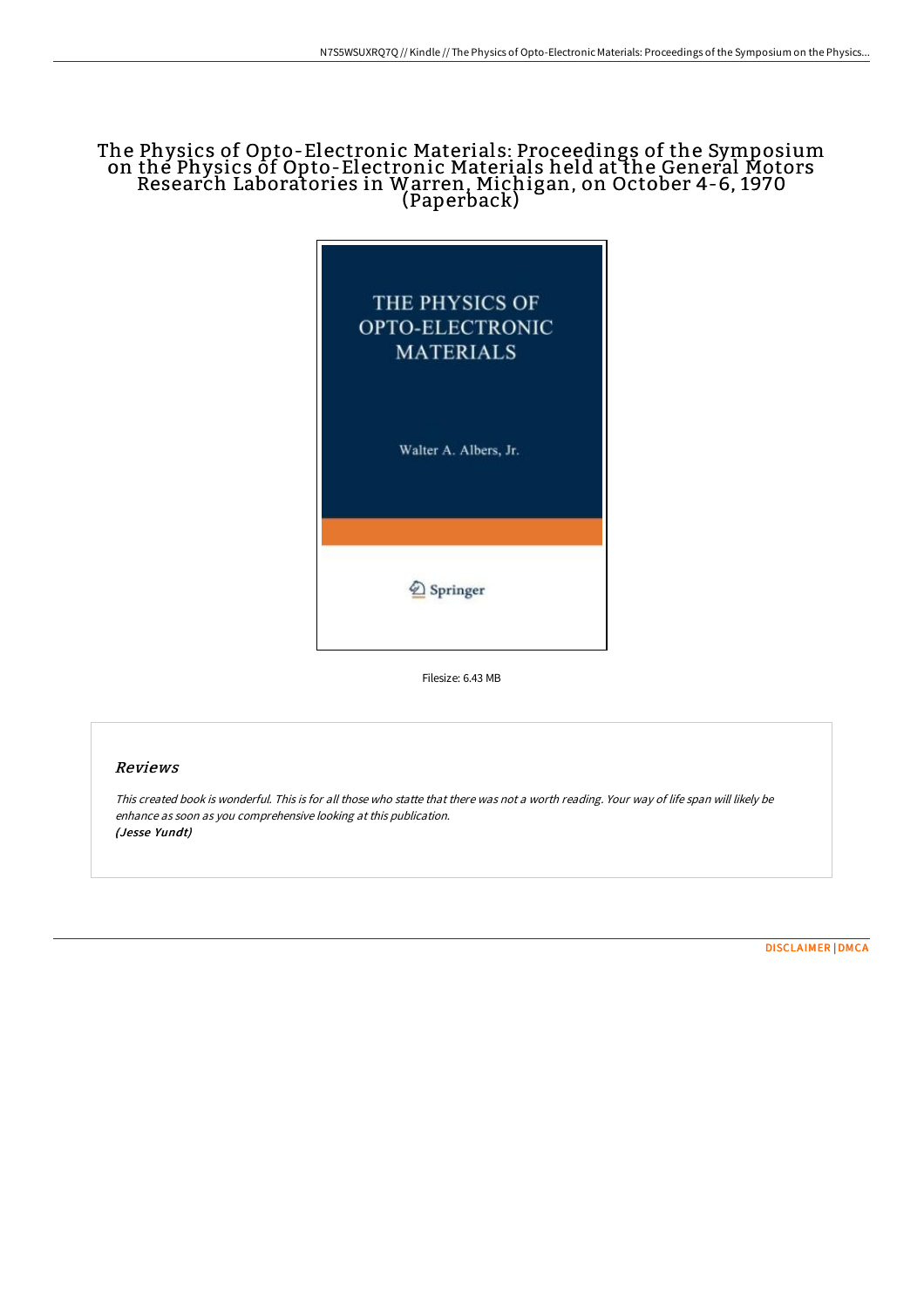## THE PHYSICS OF OPTO-ELECTRONIC MATERIALS: PROCEEDINGS OF THE SYMPOSIUM ON THE PHYSICS OF OPTO-ELECTRONIC MATERIALS HELD AT THE GENERAL MOTORS RESEARCH LABORATORIES IN WARREN, MICHIGAN, ON OCTOBER 4-6, 1970 (PAPERBACK)



To read The Physics of Opto-Electronic Materials: Proceedings of the Symposium on the Physics of Opto-Electronic Materials held at the General Motors Research Laboratories in Warren, Michigan, on October 4-6, 1970 (Paperback) eBook, please follow the link listed below and save the file or have accessibility to additional information which are highly relevant to THE PHYSICS OF OPTO-ELECTRONIC MATERIALS: PROCEEDINGS OF THE SYMPOSIUM ON THE PHYSICS OF OPTO-ELECTRONIC MATERIALS HELD AT THE GENERAL MOTORS RESEARCH LABORATORIES IN WARREN, MICHIGAN, ON OCTOBER 4-6, 1970 (PAPERBACK) ebook.

Springer-Verlag New York Inc., United States, 2013. Paperback. Condition: New. Language: English . Brand New Book \*\*\*\*\* Print on Demand \*\*\*\*\*.The papers in this volume represent most of the contributions to the Symposium on the Physics of Opto-Electronic Materials held at the General Motors Research Lab- oratories in Warren, Michigan, on October 4, 5 and 6, 1970. The purpose of this Symposium was to examine the current status of knowledge related to the controlled alteration of the optical properties of solids through exter- nally-applied agencies, with the aim of assessing possible future directions of scientific effort to achieve efficient, practical control of light. Since the advent of the laser, the scientific community has been motivated to explore, with a renewed vigor, methods of modulating light, and in the last decade several applications of the electrooptic effect in single crystal solids have been real- ized. During this same period of time the list of recognized optical modulation ef- fects in solids (exclusive of the ordinary electrooptic effects) has grown rapidly, and recently dramatic demonstrations of light modulation by liquid crystal and ferro- electric ceramic materials have captured the attention of the scientific community. Unlike the single-crystal electrooptic effects which are quite suitable for modulation of coherent laser light, these latter materials promise relatively inexpensive approaches to the modulation of light from ordinary incoherent light sources. It was these new vistas of light modulation - and how they fit into our current understanding of the optical properties of solids - that the symposium addressed. Softcover reprint of the original 1st ed. 1971.

Read The Physics of Opto-Electronic Materials: Proceedings of the Symposium on the Physics of [Opto-Electronic](http://digilib.live/the-physics-of-opto-electronic-materials-proceed.html) Materials held at the General Motors Research Laboratories in Warren, Michigan, on October 4-6, 1970 (Paperback) Online

டி Download PDF The Physics of [Opto-Electronic](http://digilib.live/the-physics-of-opto-electronic-materials-proceed.html) Materials: Proceedings of the Symposium on the Physics of Opto-Electronic Materials held at the General Motors Research Laboratories in Warren, Michigan, on October 4-6, 1970 (Paperback)